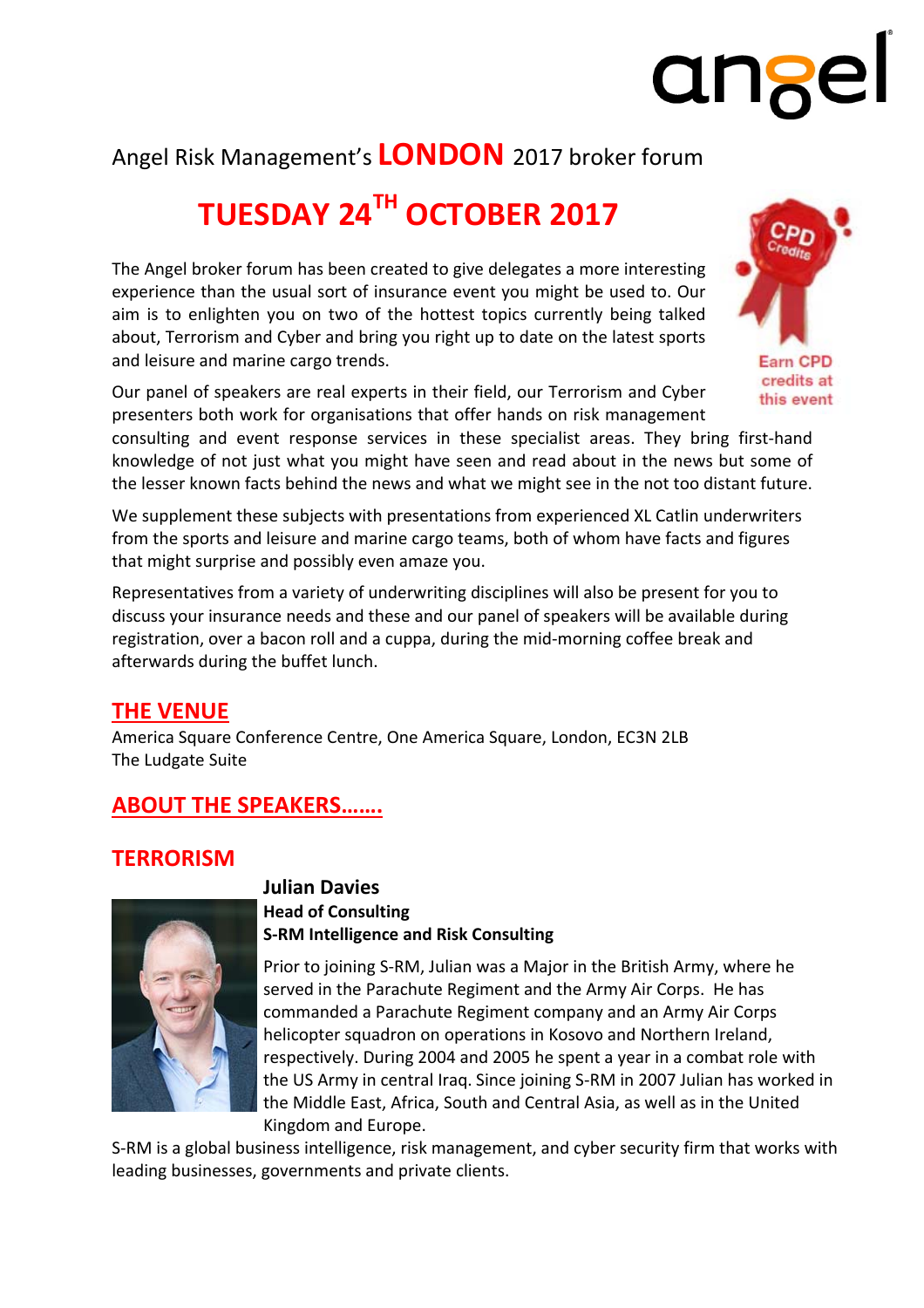# angel

## **CYBER**



## **Neil Hare‐Brown Chief Executive Officer Storm Guidance Limited**

As Founder & CEO, Neil has over 30 years' experience in cyber incident coordination, digital forensics and the security of a range of technologies. With an MSc in Information Security Management from Royal Holloway, University of London, Neil also holds a range of international ICT audit and security qualifications.

Storm Guidance a specialist advisory firm whose aim is to help cyber insurers, intermediaries and insured clients work together on a common understanding and quantification of cyber risk and effective preparation and planning for cyber incidents.

## **MARINE CARGO AND FREIGHT LIABILITY**



## **Guy Brett**

**Class Underwriter XL Catlin Marine Cargo**

Guy has been in the Marine Cargo insurance sector since beginning his career with RSA in 1994, since then he has held a number of underwriting and broking roles in both cargo and freight insurance for companies including Aon and Allianz before joining the Catlin Ipswich Cargo and freight team in 2009 moving to the London office in 2013

## **SPORTS AND LEISURE**



## **Kris Ives**

**Class Underwriter**

### **XL Catlin Sports and Leisure**

Kris has specialised in Sports and Leisure underwriting since 1999 both as a Lloyd's underwriter and in the company market, he joined XL Catlin in October 2014 to assist with building a specialist practice within the Crisis Management business group.

## **ANGEL RISK MANAGEMENT**



### **Gary Green**

## **Regional Sales and Business Development Angel Risk Management**

Gary is part of the XL Catlin regional sales and business development team, based in the Angel office, whilst he is primarily focussed on the Angel products he also promotes the entire range of XL Catlin's regional products. Gary joined Angel in 2001 having started his career in 1982 as a broker with Robert Fleming before switching to underwriting in 1988 with CNA Re.